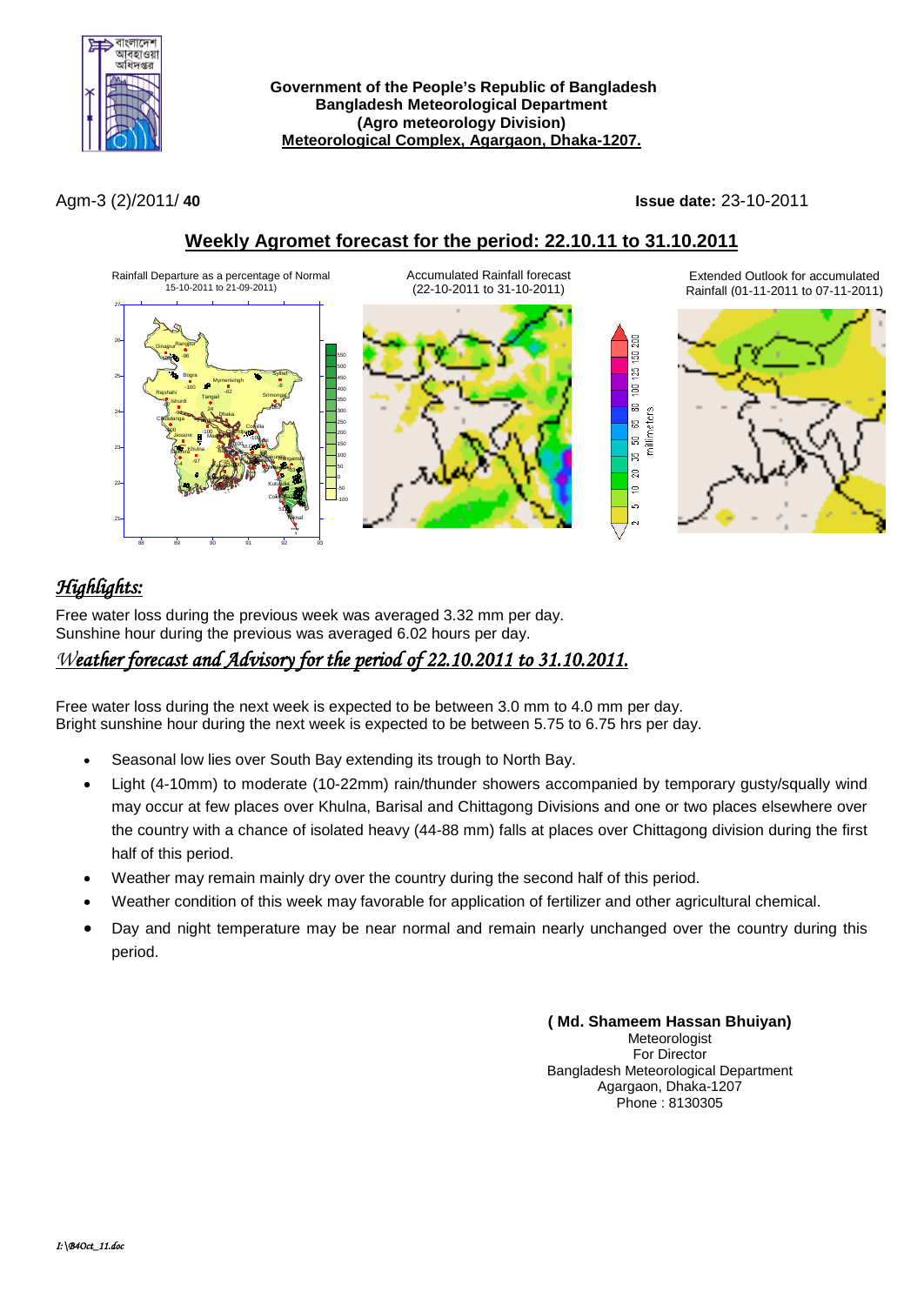## **Bangla Version**

### পূর্বাভাস, সময়: ২২-১০-২০১১ থেকে ৩১-১০-২০১১



**Accumulated Rainfall forecast** (22-10-2011 to 31-10-2011)



Extended Outlook for accumulated Rainfall (01-11-2011 to 07-11-2011)

ន្ត្រ ls E lē  $\Xi$ millimeters ls. la lន lສ ⊴∣



### প্ৰধান বৈশিষ্ট্য সমূহঃ-

গত সপ্তাহের দৈনিক বাষ্পীভবনের গড় ৩.৩২ মিঃ মিঃ ছিল। গত সপ্তাহের দৈনিক সর্যকিরণ কালের গড ৬.০২ ঘন্টা ছিল।

### আবহাওয়া পূর্বাভাসঃ- ২২-১০-২০১১ ইং থেকে ৩১-১০-২০১১ ইং পর্যন্ত।

আগামী সপ্তাহের বাষ্পীভবনের দৈনিক গড মান ৩.০ মিঃমিঃ থেকে ৪.০ মিঃমিঃ থাকতে পারে। আগামী সপ্তাহের সূর্যকিরণকালের দৈনিক গড় মান ৫.৭৫ ঘন্টা থেকে ৬.৭৫ ঘন্টা থাকতে পারে।

- মৌসুমী লঘুচাপটি দক্ষিণ বঙ্গোপসাগরে অবস্থান করছে। এর বর্ধিতাংশটি উত্তর বঙ্গোপসাগর পর্যন্ত বিস্তৃত।
- এ সময়ের প্রথমার্ধে খুলনা, বরিশাল ও চট্টগ্রাম বিভাগের কিছু কিছু স্থানে এবং দেশের অন্যত্র দু'এক স্থানে অস্থায়ী দমকা/ঝড়োহাওয়া সহ হালকা (৪-১০ মিঃমিঃ) থেকে মাঝারী (১০-২২মিঃমিঃ) ধরণের বৃষ্টি/বজ্র-বৃষ্টি হতে পারে। সেই সাথে চট্টগ্রাম বিভাগের কোথাও কোথাও বিক্ষিপ্তভাবে ভারী (৪৪-৮৮ মিঃমিঃ) বর্ষণের সম্ভাবনা রয়েছে।
- এ সময়ের দ্বিতীয়ার্ধে সারাদেশের আবহাওয়া প্রধানত শুষ্ক থাকতে পারে।
- এ সপ্তাহের আবহাওয়া সার ও অন্যান্য কৃষি রাসয়নিক ব্যবহারের উপযোগী থাকতে পারে।
- এ সময়ে সারাদেশের দিন এবং রাতের তাপমাত্রা স্বাভাবিকের কাছাকাছি এবং প্রায় অপরিবর্তিত থাকতে পারে।

(মোঃ শামীম হাসান ভূইয়া) আবহাওয়াবিদ পরিচালকের পক্ষে বাংলাদেশ আবহাওয়া অধিদপ্তর, ঢাকা-১২০৭।